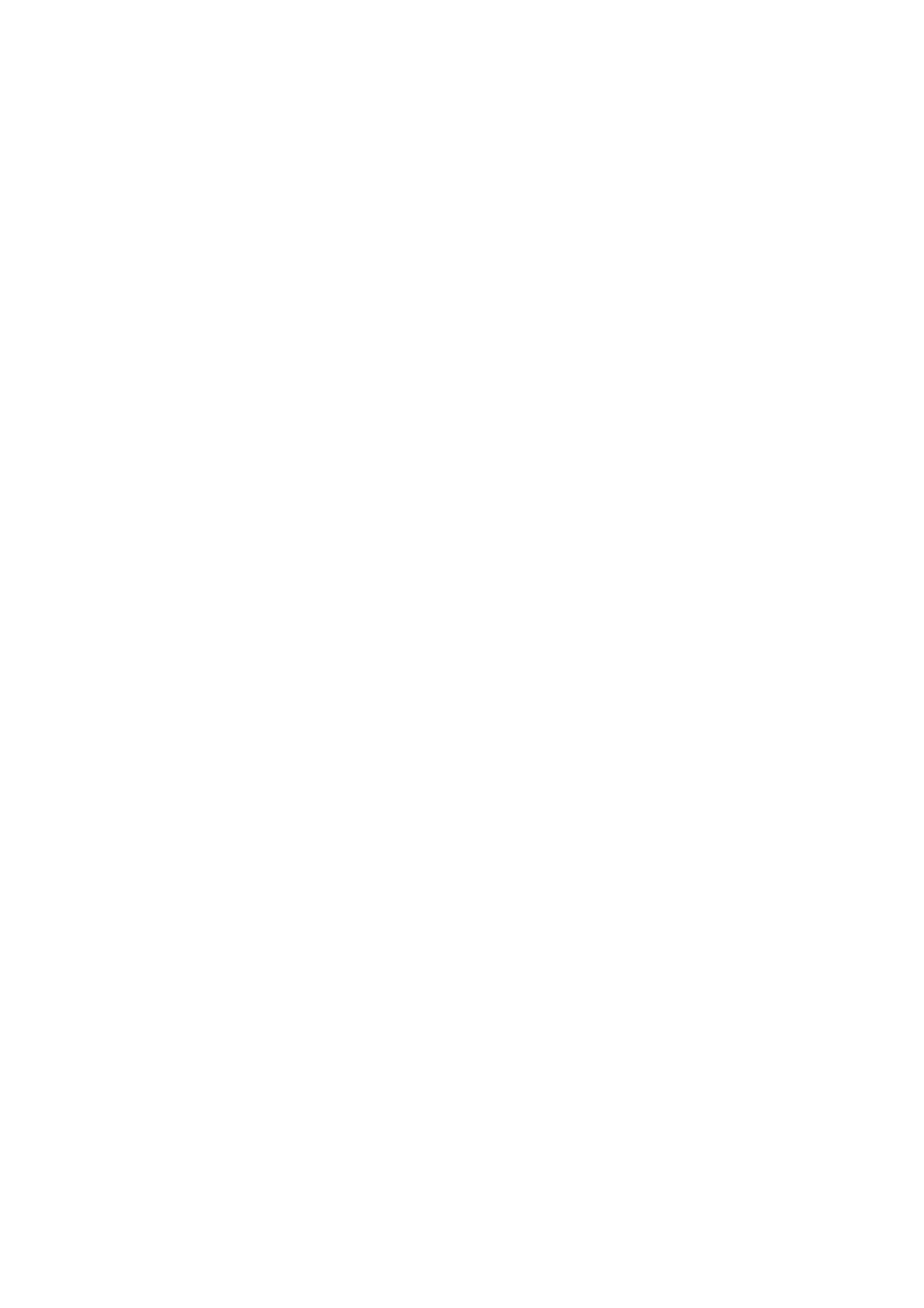*I certify that this PUBLIC BILL, which originated in the LEGISLATIVE COUNCIL, has finally passed the LEGISLATIVE COUNCIL and the LEGISLATIVE ASSEMBLY of NEW SOUTH WALES.*

*Legislative Council 2010* *Clerk of the Parliaments*



New South Wales

## **Historic Houses Amendment (Throsby Park Historic Site) Bill 2010**

Act No , 2010

An Act to amend the *Historic Houses Act 1980* to revoke the reservation of the Throsby Park Historic Site under the *National Parks and Wildlife Act 1974* and to provide for the vesting of the Site in the Historic Houses Trust of New South Wales.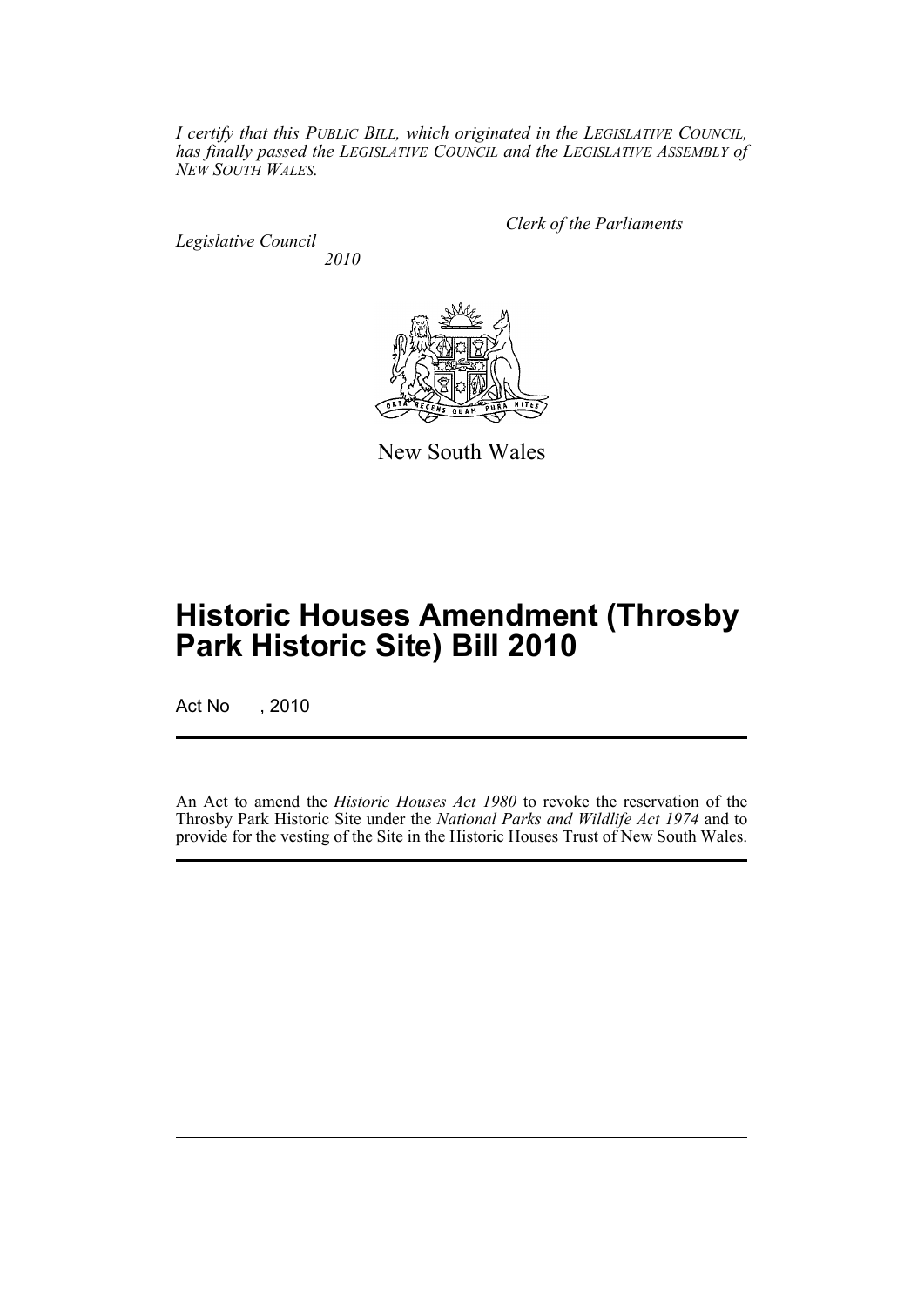### <span id="page-3-0"></span>**The Legislature of New South Wales enacts:**

#### **1 Name of Act**

This Act is the *Historic Houses Amendment (Throsby Park Historic Site) Act 2010*.

#### <span id="page-3-1"></span>**2 Commencement**

This Act commences on a day or days to be appointed by proclamation.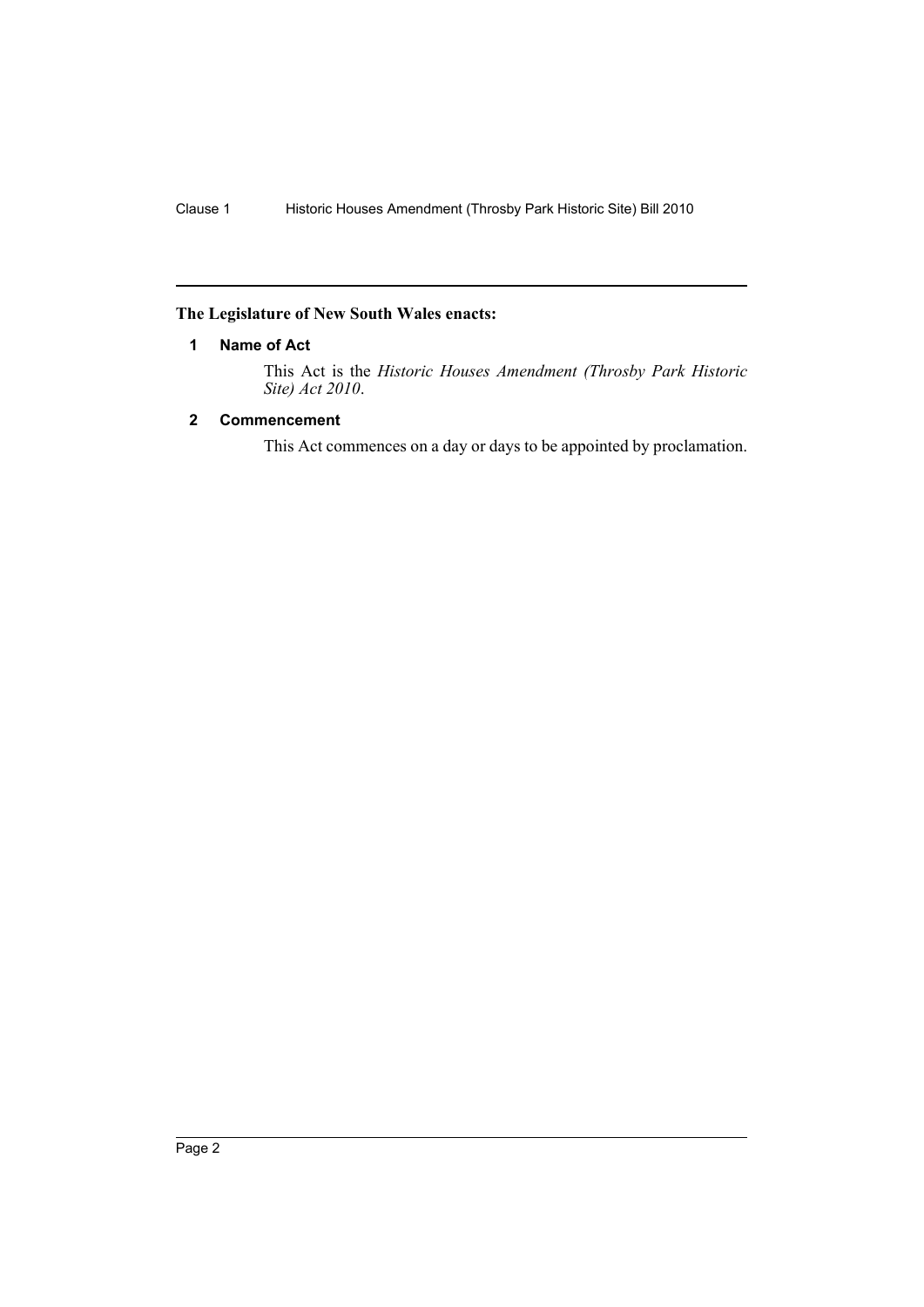Amendment of Historic Houses Act 1980 No 94 Schedule 1

### <span id="page-4-0"></span>**Schedule 1 Amendment of Historic Houses Act 1980 No 94**

#### **[1] Section 22**

Insert after section 21:

#### **22 Transfer of Throsby Park Historic Site**

- (1) On the commencement of this section, the Throsby Park Historic Site vests in the Trust for an estate in fee simple, freed and discharged from:
	- (a) all trusts, obligations, estates, interests, rights of way or other easements, and
	- (b) any dedication, reservation, Crown grant or vesting to which the Throsby Park Historic Site was subject and any such dedication, reservation, grant or vesting is revoked.
- (2) Subsection (1) does not apply to any authority, lease or licence under the *Mining Act 1992* or the *Petroleum (Onshore) Act 1991*.
- (3) On the vesting of the Throsby Park Historic Site in the Trust, all assets, rights and liabilities of the Crown relating to the Site are transferred to the Trust.
- (4) Schedule 1A applies to the vesting of the Throsby Park Historic Site in the Trust under this section.
- (5) Words and expressions used in this section have the same meanings as they have in Schedule 1A.

#### **[2] Schedule 1A**

Insert after Schedule 1:

## **Schedule 1A Throsby Park Historic Site**

(Section 22)

#### **1 Definitions**

In this Schedule:

*assets* means any legal or equitable estate or interest (whether present or future and whether vested or contingent and whether personal or assignable) in real or personal property of any description (including money) and includes securities, choses in action and documents.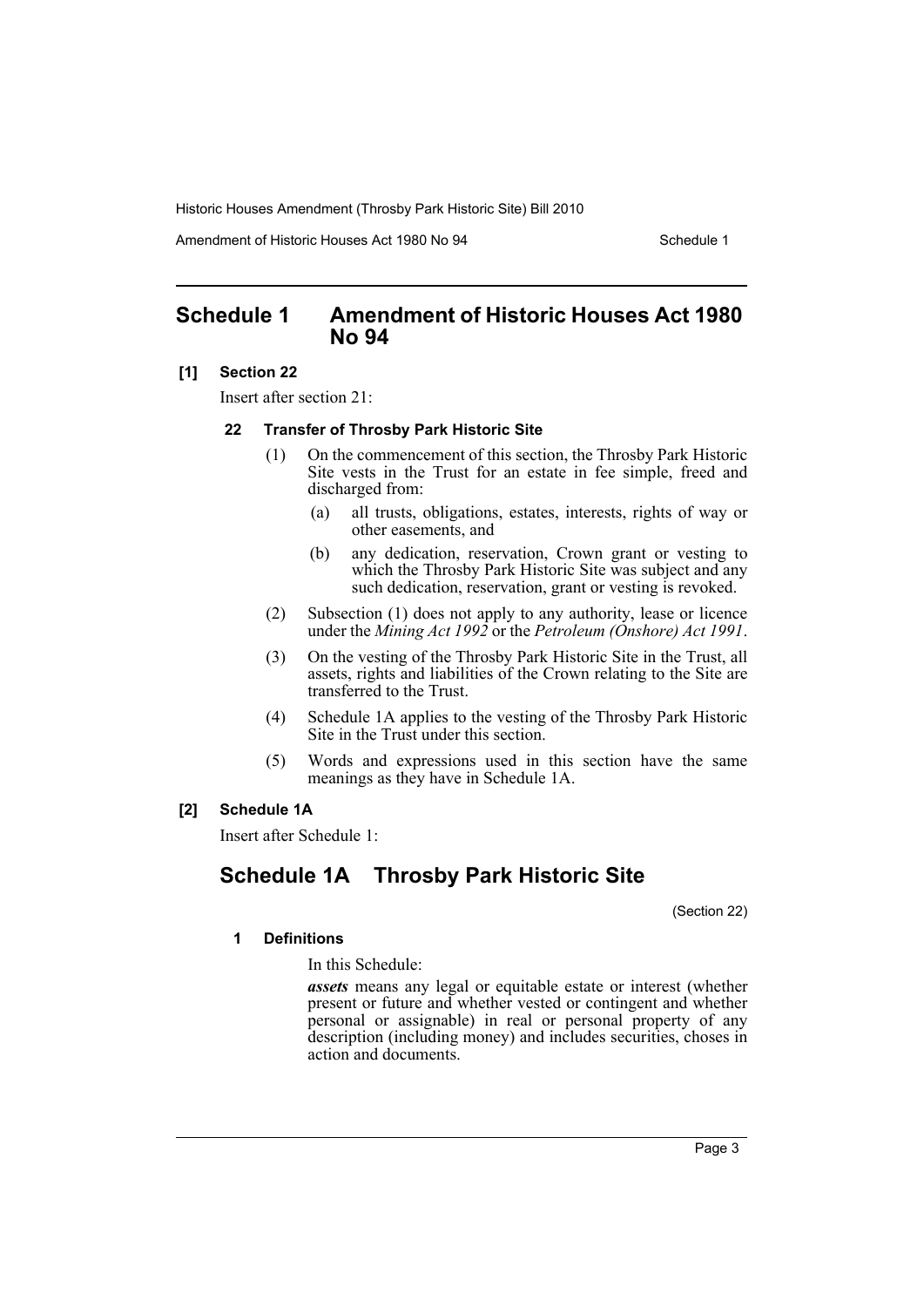Schedule 1 Amendment of Historic Houses Act 1980 No 94

*instrument* means an instrument (other than this Act) that creates, modifies or extinguishes rights or liabilities (or would do so if lodged, filed or registered in accordance with any law), and includes any judgment, order or process of a court.

*interest* has the same meaning as it has in the *Land Acquisition (Just Terms Compensation) Act 1991*.

*liabilities* means any liabilities, debts or obligations (whether present or future and whether vested or contingent and whether personal or assignable).

*rights* means any rights, powers, privileges or immunities (whether present or future and whether vested or contingent and whether personal or assignable).

*Throsby Park Historic Site* means land at Moss Vale being Lot K, Filed Plan 109154, Lot 1, DP 580481 and Lot  $\overline{4}$ , DP 730956.

#### **2 Vesting of Throsby Park Historic Site**

On the commencement of section 22, the following provisions have effect in relation to the assets, rights or liabilities transferred by that section:

- (a) those assets of the Crown vest in the Trust by virtue of this Schedule and without the need for any conveyance, transfer, assignment or assurance,
- (b) those rights and liabilities of the Crown become, by virtue of this Schedule, the rights and liabilities of the Trust,
- (c) all proceedings relating to those assets, rights or liabilities commenced before the transfer by or against the Crown and pending immediately before the transfer are taken to be proceedings by or against the Trust,
- (d) any act, matter or thing done or omitted to be done in relation to those assets, rights or liabilities before the transfer by, to or in respect of the Crown is (to the extent that the act, matter or thing has any force or effect) taken to have been done or omitted by, to or in respect of the Trust,
- (e) the Trust has all the entitlements and obligations of the Crown in relation to those assets, rights and liabilities that the Crown would have had but for the commencement of section 22, whether or not those entitlements and obligations were actual or potential at the time of that commencement,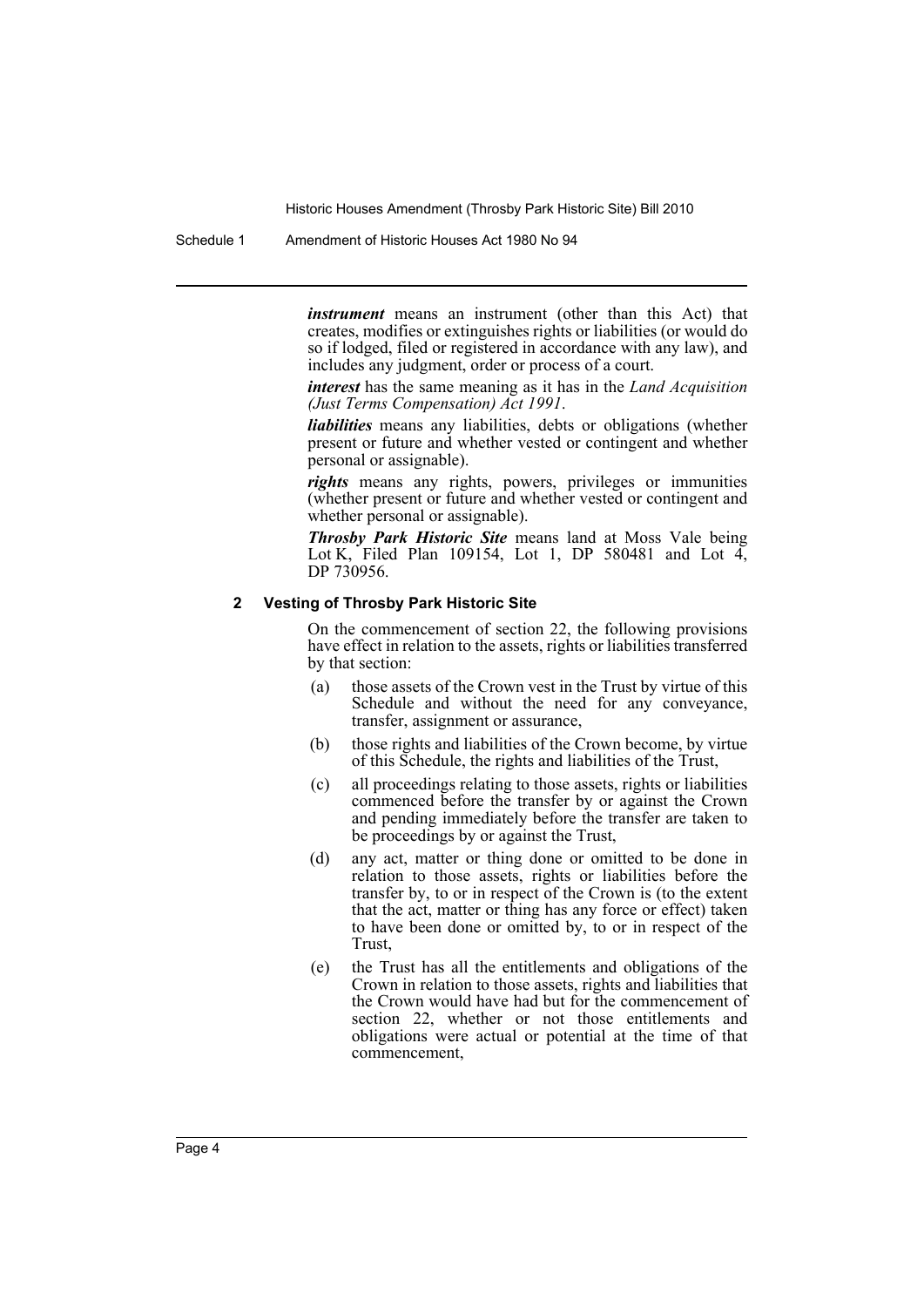Amendment of Historic Houses Act 1980 No 94 Schedule 1

(f) a reference in any Act, in any instrument made under any Act or in any document of any kind to the Crown is (to the extent to that it relates to those assets, rights or liabilities), to be read as, or as including, a reference to the Trust.

#### **3 Operation of Schedule**

- (1) The operation of this Schedule is not to be regarded:
	- (a) as a breach of contract or confidence or otherwise as a civil wrong, or
	- (b) as a breach of any contractual provision prohibiting, restricting or regulating the assignment or transfer of assets, rights or liabilities, or
	- (c) as giving rise to any remedy by a party to an instrument, or as causing or permitting the termination of any instrument, because of a change in the beneficial or legal ownership of any asset, right or liability.
- (2) The operation of this Schedule is not to be regarded as an event of default under any contract or other instrument.
- (3) No attornment to the Trust by a lessee from the Crown is required as a consequence of the operation of this Schedule.
- (4) The *operation of this Schedule* includes the commencement of section 22.

#### **4 Restrictions on disposal of Throsby Park Historic Site**

- (1) Despite any other provision of this or any other Act, the Trust must not sell or exchange the whole or any part of the Throsby Park Historic Site or otherwise dispose of the fee simple estate in that land, except as authorised by an Act of Parliament.
- (2) The Trust may, subject to such conditions as the Trust determines, lease or otherwise dispose of an interest (other than the fee simple) in the Throsby Park Historic Site or affect or create an estate or interest in the Throsby Park Historic Site.
- (3) A lease or licence granted under this clause must not have a term that, together with the term of any further lease or licence that may be granted under an option in respect of it, exceeds 99 years.

#### **5 Duties**

Duty under the *Duties Act 1997* is not chargeable in respect of the vesting of the Throsby Park Historic Site in the Trust, or the transfer of assets, rights or liabilities to the Trust, by section 22.